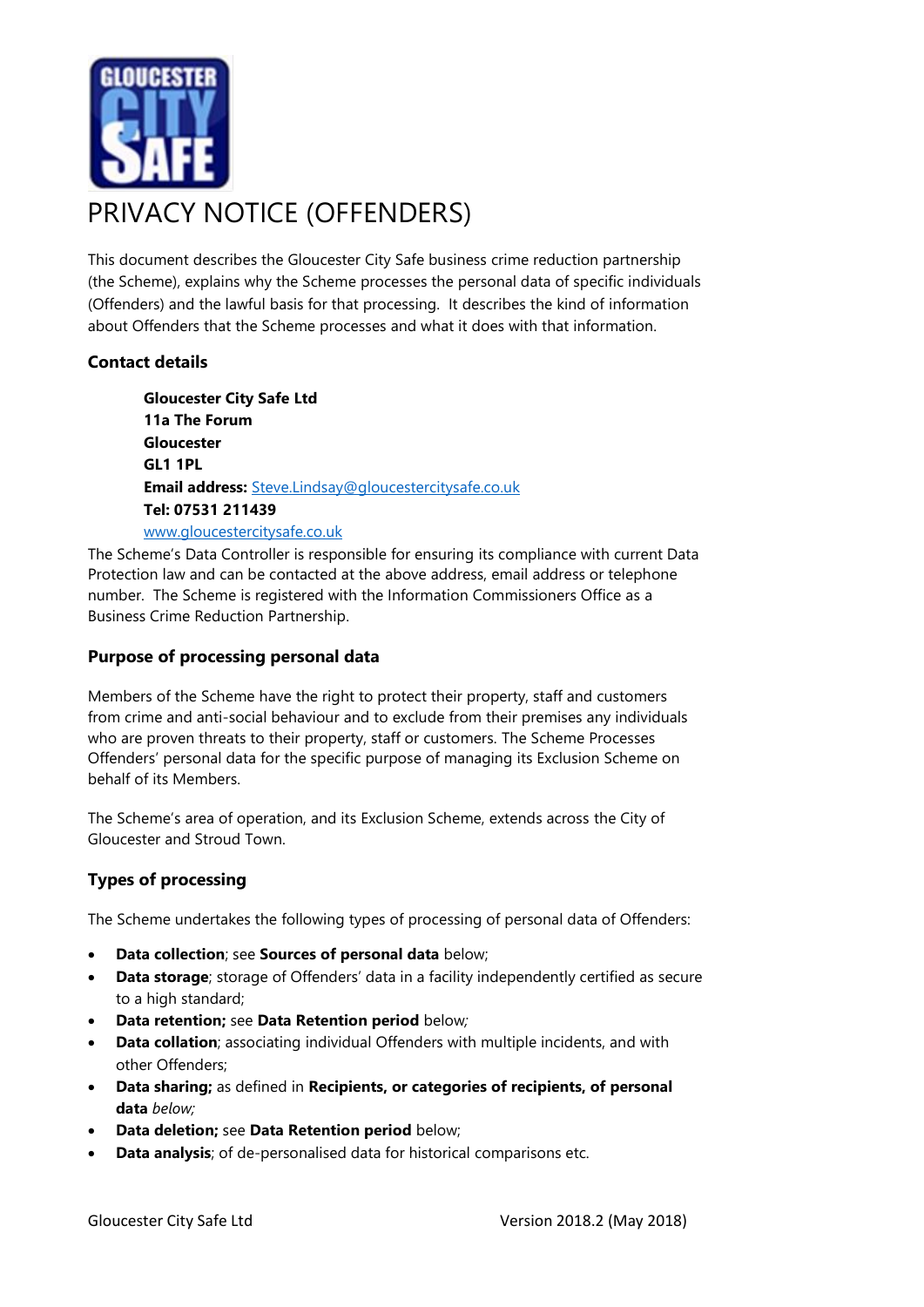

**Lawful basis of processing**

The Scheme's Members' 'legitimate interests' provides the lawful basis on which it may process specific items of Offenders' personal data for specific purposes without Offenders' consent.

The Scheme has assessed the impact of its processing on Offenders' rights and freedoms, has balanced these with its Members' own rights, and has concluded that its Members' rights prevail over Offenders' rights in this specific matter. Therefore, for the specific purpose of managing an exclusion scheme, Members' legitimate interests constitute the Scheme's lawful basis for processing Offenders' personal data without requiring consent.

## **Categories and types of personal data processed**

- **Offender's name and facial image and any relevant information about the nature of his/her activities**; the purpose of this processing is to enable Members to identify Offenders in order to submit reports about them, to include them in a list or gallery of excluded persons (if appropriate and in line with the Scheme's Rules & Protocols), and to provide information about them which may be necessary to protect the personal safety of Members and their staff, customers etc. This data may be shared among Members;
- **Offenders' postal and email addresses, telephone number(s) and other contact details**; the purpose of this processing is to enable the Scheme to communicate with Offenders from time to time, for example to send confirmation of exclusions, rules of the exclusion scheme, or confirmation that exclusions have expired. Such data will not be shared with Members;
- **Offenders' ethnicity**; this is special category data and we will process this only to assist our Members to identify a known Offender in order to submit a report about an incident in which they have been involved, or to identify prolific or travelling offenders;
- **Information and evidence about incidents in which an Offender has been involved**; the purpose of this processing is to enable the Scheme to defend its legal rights against any claim or suit by an Offender or other party. Such data will not be shared with Members but only with the Scheme's Data Controller and Board of Management as necessary in the course of any legal proceedings.

### **Sources of personal data**

Offenders' personal data may be provided to the Scheme by:

- **Offenders** who may voluntarily offer information about themselves;
- **Members** who may submit reports about incidents in which Offenders have been involved. They may also send relevant 'intelligence' about Offenders, for example they may provide a name when asked to identify an unidentified CCTV image;
- **Police or other public agencies** may provide Offenders' personal data under a formal Information Sharing Agreement.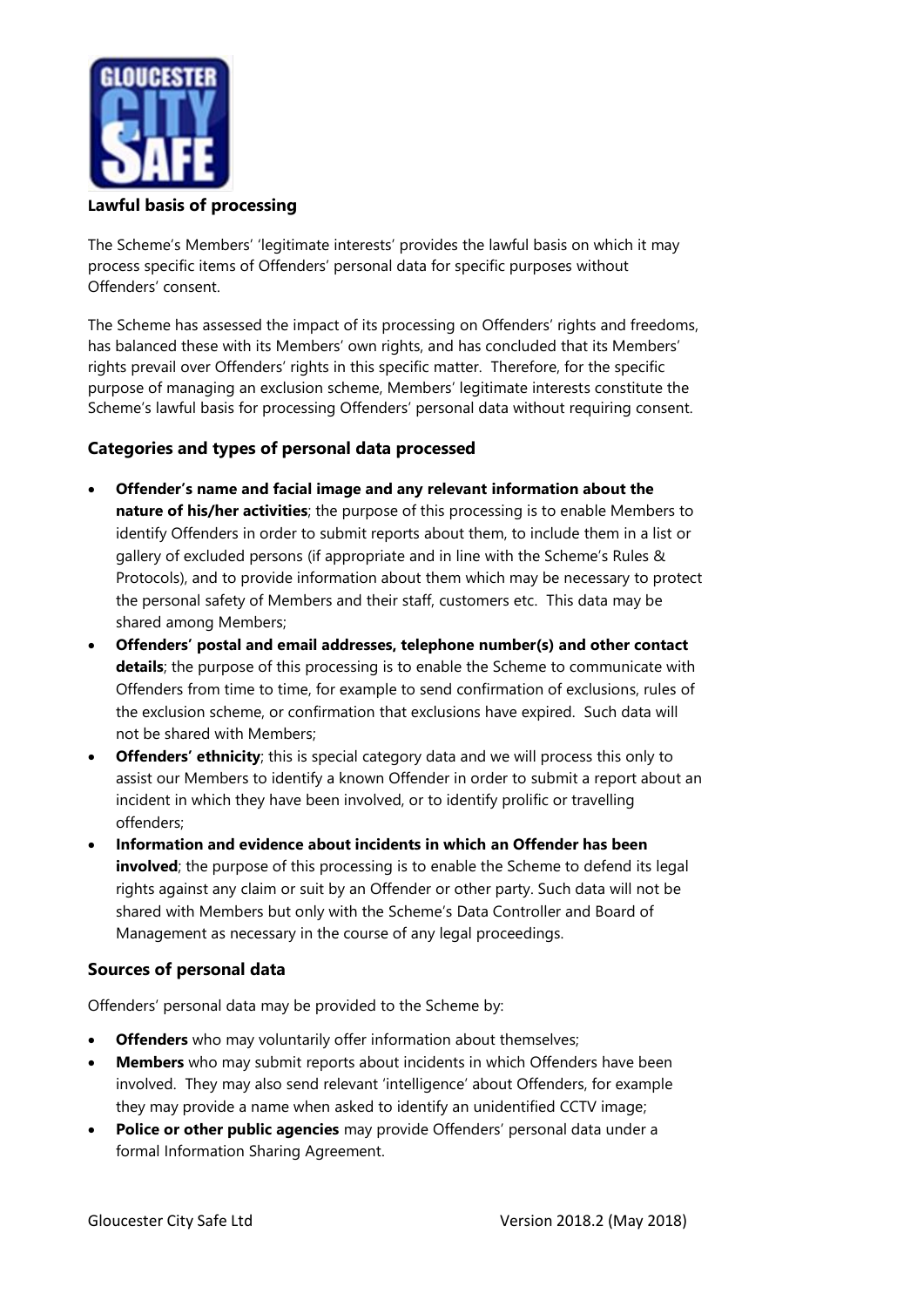

## **Recipients, or categories of recipients, of personal data**

The following types of individuals may have access to the Scheme's data, including Offenders' personal data:

- **Members** who are property owners, agents or their employees working within the operational area of the Scheme who share the same legitimate interests;
- **Employees and officers of public agencies** involved in the prevention and detection of crime, such as police, whose lawful basis for processing your data is their public task;
- **Data Controllers of other organisations, similar to the Scheme**, in neighbouring areas if there is evidence that an Offender has participated, or is likely to participate, in any threat or damage to property, staff and customers in areas outside the Scheme's area of operation.

The Scheme will not transfer Offenders' data outside the UK.

#### **Data retention period**

- When an Offender is reported by a Member for participating in any threat or damage to any Member's property, staff or customers, his/her name and facial image may be shared among Members for 12 months. If no further report is submitted during that period, the Offender's data will be withdrawn from Members at the expiry of that period. It will be retained for a further 12 months in the Scheme's database (which can only be accessed by the Data Controller) after which time it will be irrevocably deleted.
- If during the 12 months when an Offender's data is circulated among Members he/she is reported for another incident involving a threat or damage to any Member's property, staff or customers, his/her name and facial image will be circulated among Members for a further 24 months from the date of the second report. Where an Offender has been made subject of a scheme wide exclusion, that offender will be excluded from the properties of all Members premises for a fixed period which shall be made known to the person subject of that exclusion. This will be shared with Members. If no further report is submitted by a Member during that period, the Offender's data will be withdrawn from Members at the expiry of that period of exclusion. It will be retained for a further 12 months in the Scheme's database (which can only be accessed by the Data Controller) after which it will be irrevocably deleted.